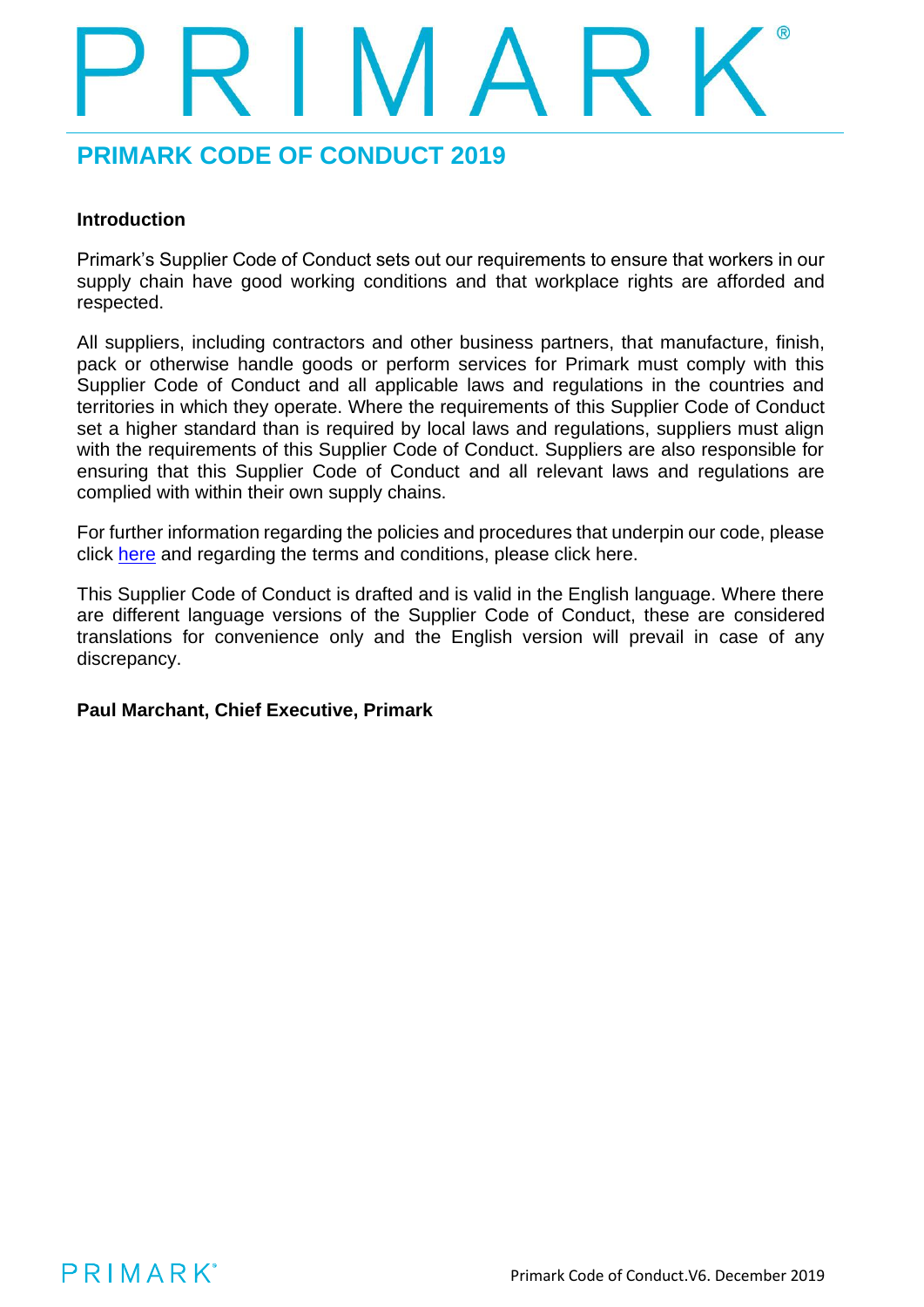### **1. Employment is freely chosen**

- 1.1 There must be no forced or compulsory labour in any form, including bonded, indentured, trafficked, or prison labour and overtime must be voluntary.
- 1.2 Any fees associated with the employment of Workers must be paid by the Employer.
- 1.3 Workers must not be required to lodge any monetary deposits or their identity papers with their Employer.
- 1.4 Workers must be free to leave their Employer after reasonable notice.

### **2. Freedom of Association and Right to Collective Bargaining**

- 2.1 All workers have the right to join or form trade unions of their own choosing and to bargain collectively.
- 2.2 Employers will adopt an open attitude towards the activities of trade unions and their organisational activities.
- 2.3 Workers' representatives must not be discriminated against and must have access to carry out their representative functions in the workplace.
- 2.4 Where the right to freedom of association and collective bargaining is restricted under law, Employers will facilitate, and must not hinder, the development of parallel means for independent and free association and collective bargaining.
- 2.5 Individuals who represent workers should do so willingly, and be freely and transparently elected, without influence from any other party.

### **3. Working Conditions are safe and hygienic**

- 3.1 Employers must provide a safe and hygienic working environment, bearing in mind the prevailing knowledge of the industry and of any specific hazards. This includes the physical structure of the buildings and facilities used.
- 3.2 Through policy and procedure employers must take adequate steps to prevent accidents and injury to health arising out of, associated with, or occurring in the course of work.
- 3.3 Employers must appoint a senior management representative to be responsible for ensuring a safe and healthy workplace environment.
- 3.4 Workers must receive regular and recorded health and safety training and such training will be repeated for new or reassigned workers.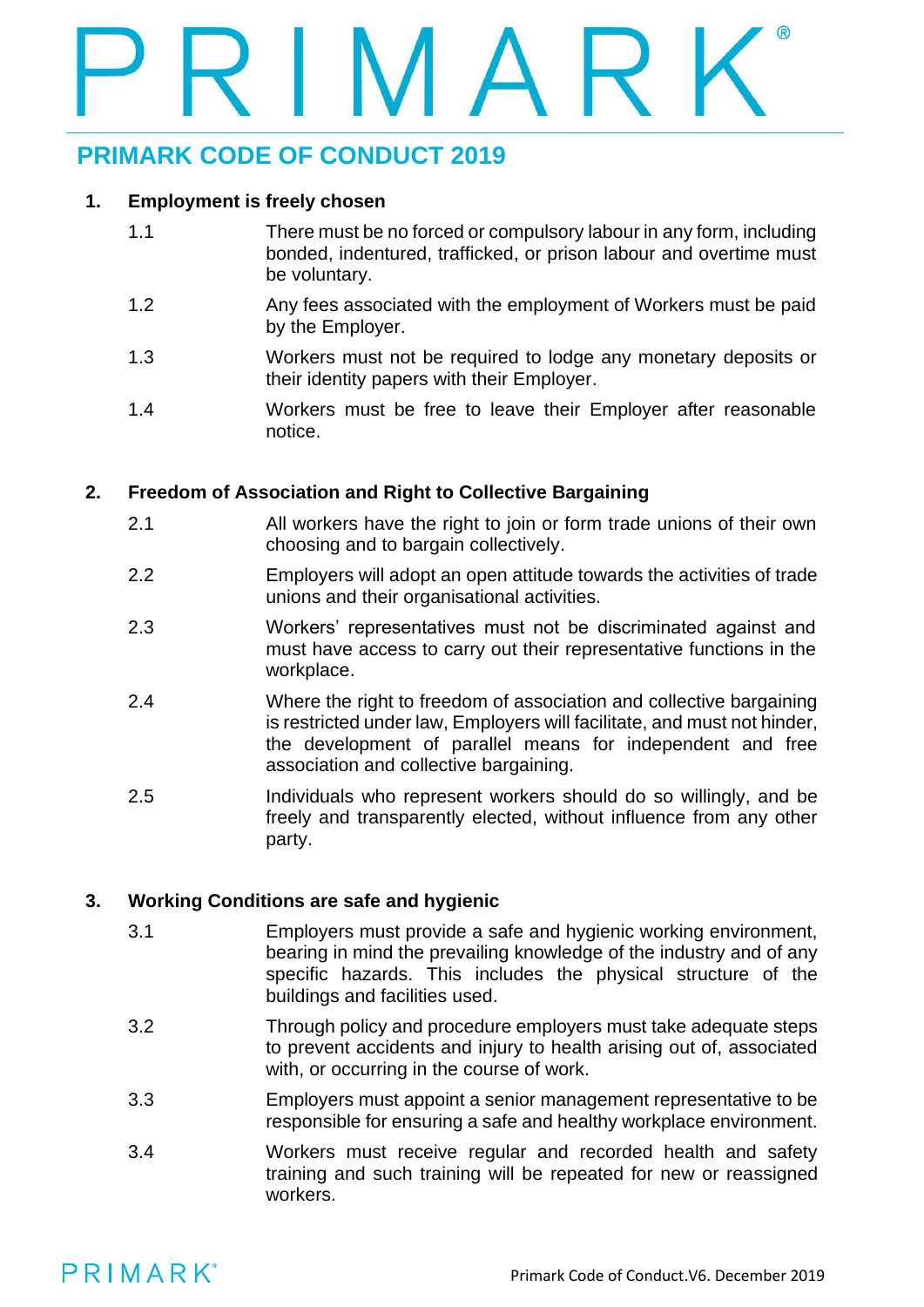- 3.5 Access must be provided to clean toilet facilities and to clean drinking water. If appropriate, clean and safe facilities for the preparation, consumption and storage of food should be provided.
- 3.6 Employers must provide access to adequate medical assistance and facilities in the event of illness or injury at work.
- 3.7 Accommodation, where provided, must be chosen by the worker, be clean, safe and meet their basic needs.

### **4. Child Labour must not be used**

- 4.1 There must be no recruitment or employment of child labour.
- 4.2 In any given country the minimum working age, as well as rules regarding the employment of a Young Worker will be defined by the conventions of the ILO or national/regional law, whichever affords greater protection to the individual.

For clarity, Young Worker in this context refers to an individual above the legal working age but before their 18<sup>th</sup> birthday.

4.3 Companies must have policies and programmes which prevent the recruitment and employment of child labour.

### **5. Living Wages are paid**

- 5.1 Wages and benefits paid for a standard working week must meet, as a minimum, the national minimum wage, or in the absence thereof an acceptable industry benchmark. In any event, wages must always be enough to meet basic needs and to provide some discretionary income. Primark actively supports moves to ensure that the minimum wage is determined by national collective bargaining at industry level.
- 5.2 All Workers must be provided with written and understandable information about their employment conditions in respect to wages before they enter employment and about the particulars of their wages for the pay period concerned each time that they are paid.
- 5.3 Deductions from wages as a disciplinary measure or any deductions from wages not provided for by national law are not permitted without the express permission of the Worker. All disciplinary measures must be recorded.
- 5.4 Overtime hours must always be compensated at a premium rate, which is recommended to be not less than 125% of the regular rate of pay.
- 5.5 Overtime and benefits should be paid in the period worked.

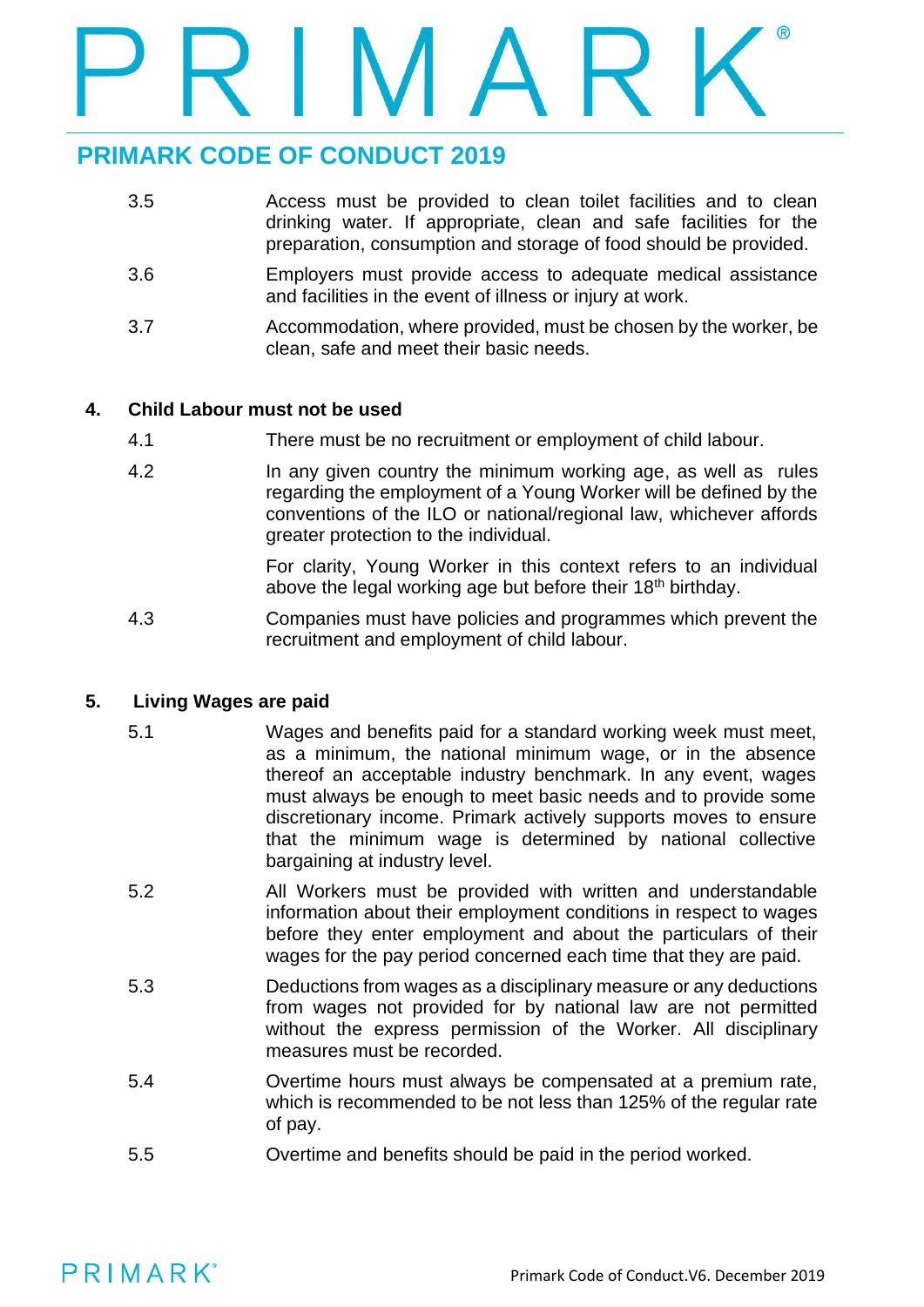### **6. Working Hours are not excessive**

- 6.1 Working hours must comply with national laws and benchmark industry standards, whichever affords greater protection.
- 6.2 Standard working hours, excluding overtime, must be defined by contract and must not exceed 48 hours per week\*.
- 6.3 Overtime must be used responsibly, taking into account the extent, frequency and hours worked by individual workers and the workforce as a whole.
- 6.4 Total hours worked including overtime, must not exceed 60 hours in any 7 day period unless there are exceptional circumstances. In such cases, all of the following conditions must be met:
	- This is permitted by national law;
	- This is permitted by a collective agreement freely negotiated with a workers' organization representing a significant portion of the workforce;
	- Appropriate safeguards are taken to protect Workers' health and safety; and
	- The Employer can demonstrate that exceptional circumstances apply such as unexpected production peaks, accidents or emergencies.
- 6.5 Workers must be provided with at least 1 day off in every 7 day period or, where permitted by national law, 2 days off in every 14 day period.

*\*International standards recommend the progressive reduction of standard hours of work (excluding overtime), when appropriate, to 40 hours per week, without any reduction in workers' wages as hours are reduced.*

### **7. No Discrimination is practised**

7.1 There must be no discrimination of Workers including, but not limited to, hiring, occupation, compensation, access to training, promotion, termination or retirement based on but not limited to race, caste, colour, national origin, religion, age, disability, gender, marital status, sexual orientation, union membership or political affiliation.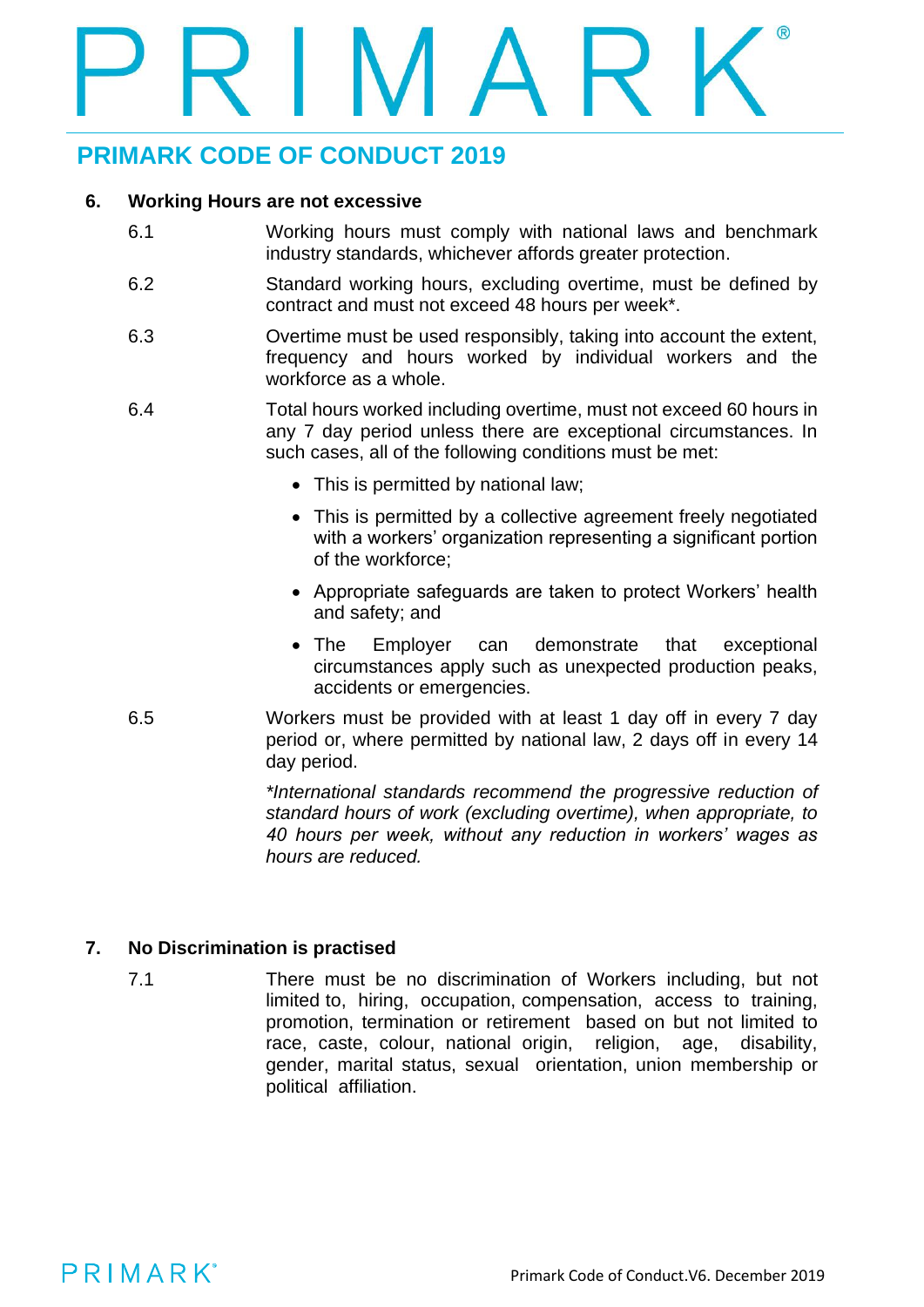### **8. Regular Employment is Provided**

- 8.1 To every extent possible, work performed must be on the basis of a recognised employment relationship established through national law and industry practice.
- 8.2 Obligations to Workers under labour or social security laws and regulations arising from the regular employment relationship must not be avoided through the use of labour-only contracting, subcontracting, home-working arrangements or through apprenticeship schemes where there is no real intent to impart skills or provide regular employment, nor must any such obligations be avoided through the excessive use of fixed-term contracts of employment.
- 8.3 Overtime must not be used to replace regular employment.
- 8.4 Contract termination must be based on a process which is fair, transparent and consistent with the requirements of local law, and which is communicated to relevant workers clearly.

### **9. No Harsh or Inhumane Treatment**

9.1 There must be no physical abuse or discipline, threat of physical abuse, sexual or other harassment, verbal abuse or other forms of intimidation including a hostile or offensive work environment.

### **10. Environmental Responsibility**

10.1 Suppliers must comply with all applicable local laws and regulations regarding the protection and preservation of the environment. This includes obtaining and maintaining all required environmental permits, approvals and registrations.

> For more information please read the Environmental Policy and Supplier Guidelines on Environmental Sustainability [here.](https://primark.a.bigcontent.io/v1/static/Environmental-Policy)

### **11. Legal Requirements**

- 11.1 Primark is committed to the laws and regulations in each procurement location where it conducts business, and will not knowingly operate in violation of any such law or regulation.
- 11.2 Where the requirements of this Supplier Code of Conduct set a higher standard than is required by local laws and regulations, suppliers must align with the requirements of this Supplier Code of Conduct.

# PRIMARK®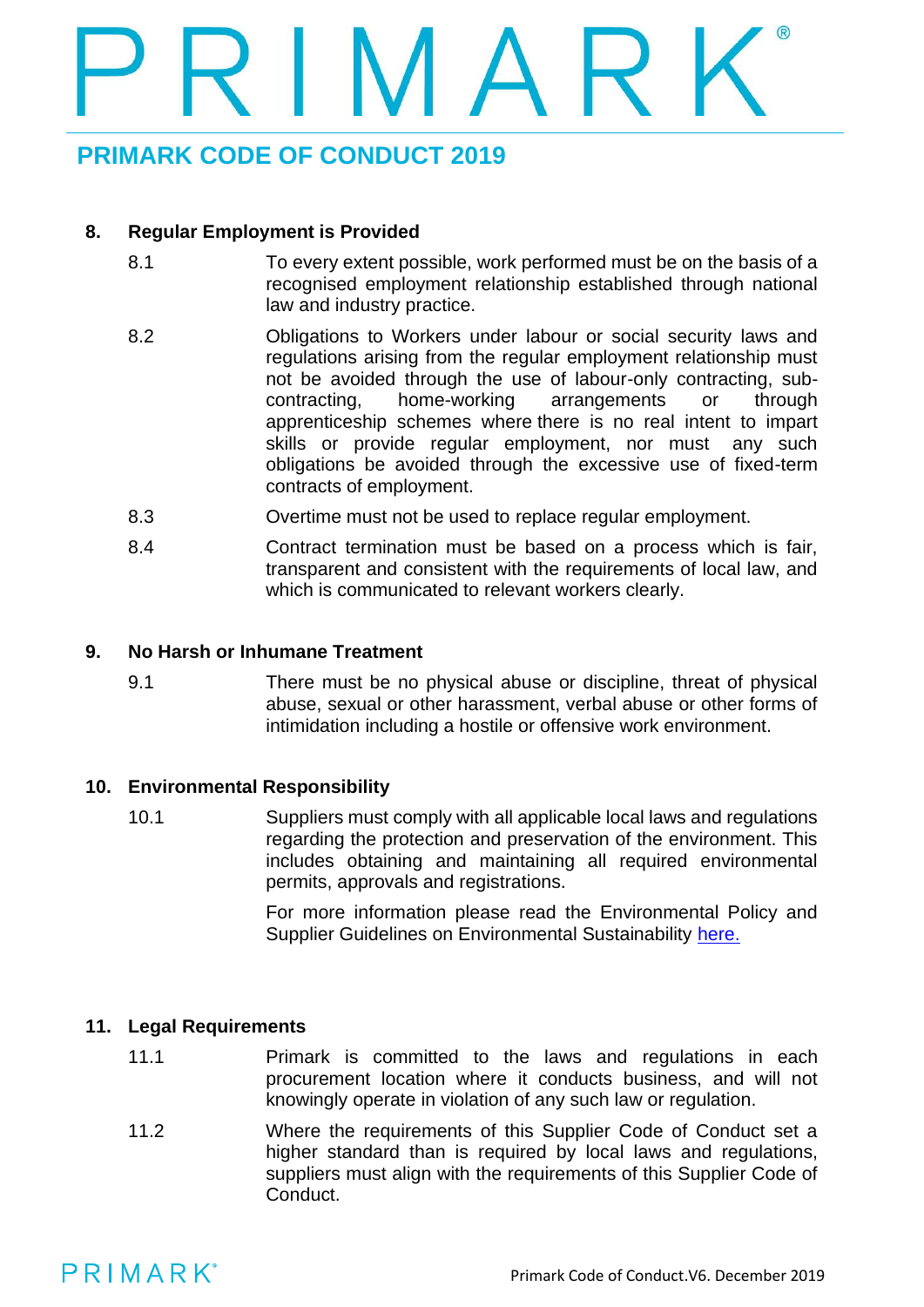### **12. Grievance Procedure**

- 12.1 There should be a procedure that allows workers to raise and address workplace grievances, without fear of reprisal.
- 12.2 The procedure must be clearly communicated to Workers at the time of their recruitment and be easily accessible to all Workers and their representatives.
- 12.3 The grievance procedure must involve an appropriate level of management.
- 12.4 The management must address Workers' concerns promptly, using an understandable and transparent process that provides timely feedback to those concerned.
- 12.5 The grievance procedure must not be used to undermine the role of trade unions and collective bargaining processes and must not impede access to other existing judicial, arbitration or administrative procedures.

### **13. No Bribery or Corruption will be tolerated**

13.1 The offering, paying, soliciting or accepting of bribes or kick-backs, including facilitation payments, is strictly prohibited. A bribe may involve giving or offering any form of gift, consideration, reward or advantage to someone in business or government in order to obtain or retain a commercial advantage or to induce or reward the recipient for acting improperly or where it would be improper for the recipient to accept the benefit.

> Bribery can also take place where the offer or giving of a bribe is made by or through a third party, e.g. an agent, representative or intermediary.

> Some examples of bribes are as follows. This is not an exhaustive list:

- gifts, or travel expenses
- the uncompensated use of company services, facilities or property
- cash payments
- loans, loan guarantees or other credit
- the provision of a benefit, such as an education scholarship or healthcare, to a member of the family of a potential customer/public or government official

## PRIMARK®